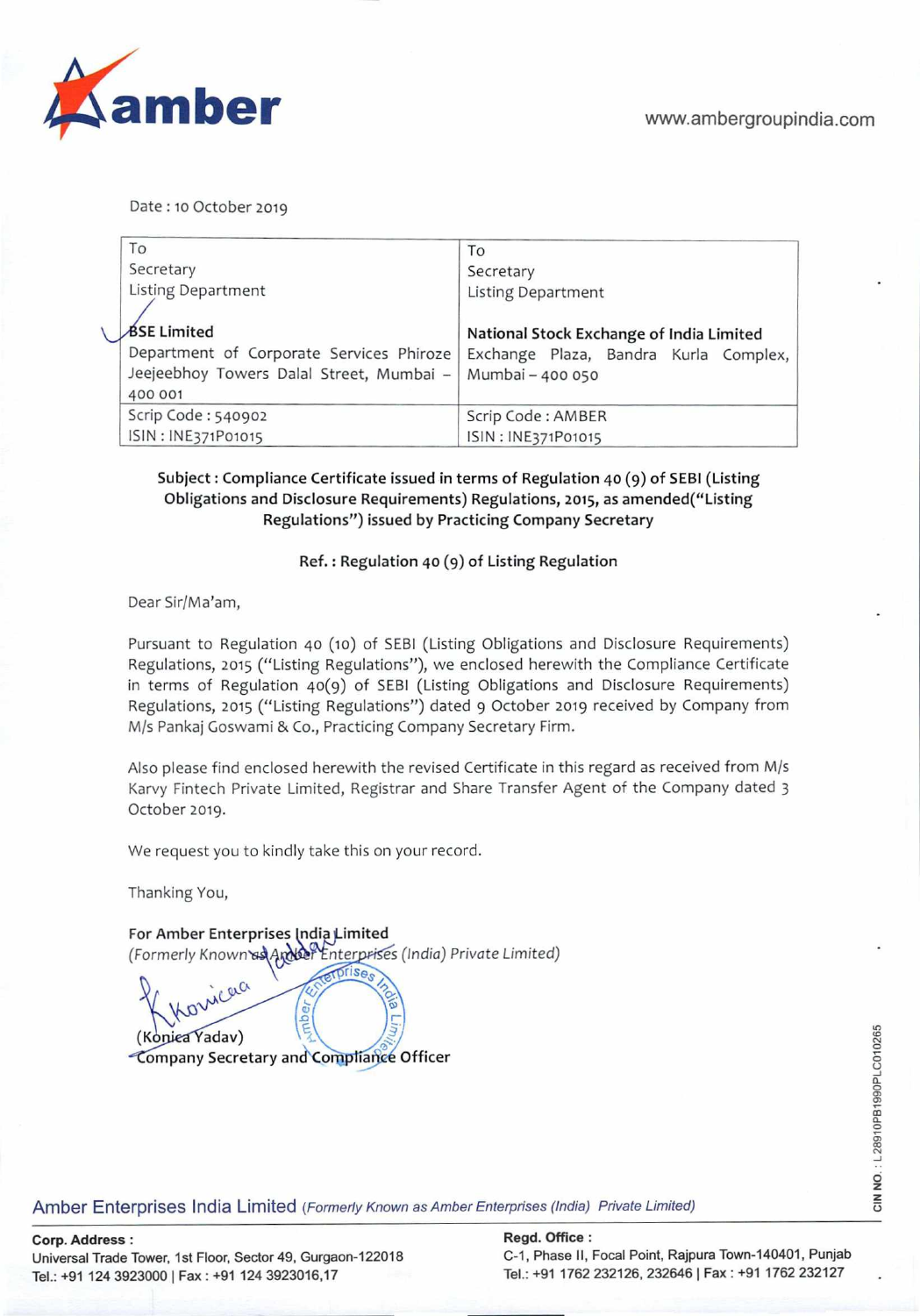$R/AEIL/40(9)$ 03rd October, 2019

THE COMPANY SECRETARY M/S AMBER ENTERPRISES INDIA LIMITED UNIVERSAL TRADE TOWER 1ST FLOOR, SECTOR-49, SOHNA ROAD, **GURGAON - 122 018** 

Dear Sir,

SUB : CERTIFICATE UNDER REGULATION 40(9) OF SEBI (LISTING OBLIGATIONS AND DISCLOSURE REQUIREMENTS) REGULATION, 2015

We certify that :

A. Share Certificate relating to the Share Transfer Deeds received during the period from 1st April 2019 to 30th September 2019 as entered in the Memorandum of Transfers have been issued within one month from respective date of lodgment of each deed excepting those rejected on technicaI grounds.

KARVY|| FINTECH

B. Share Certificates in respect of requests received during the period from  $1^{st}$ April 2019 to 30th September 2019 for exchange of duplicate, split, sub-<br>division, consolidation, renewal, exchange or endorsement of calls/allotment monies have been issued within one month of lodgment provided all the required documents are in order.

Thanking you,

Yours Eaithfully,<br>for Karvy Fintech Private Limited  $\sqrt{v^{2}y^{2}}$ 

 $\heartsuit$ G VASANTHA RAO CHOWDARI MANAGER